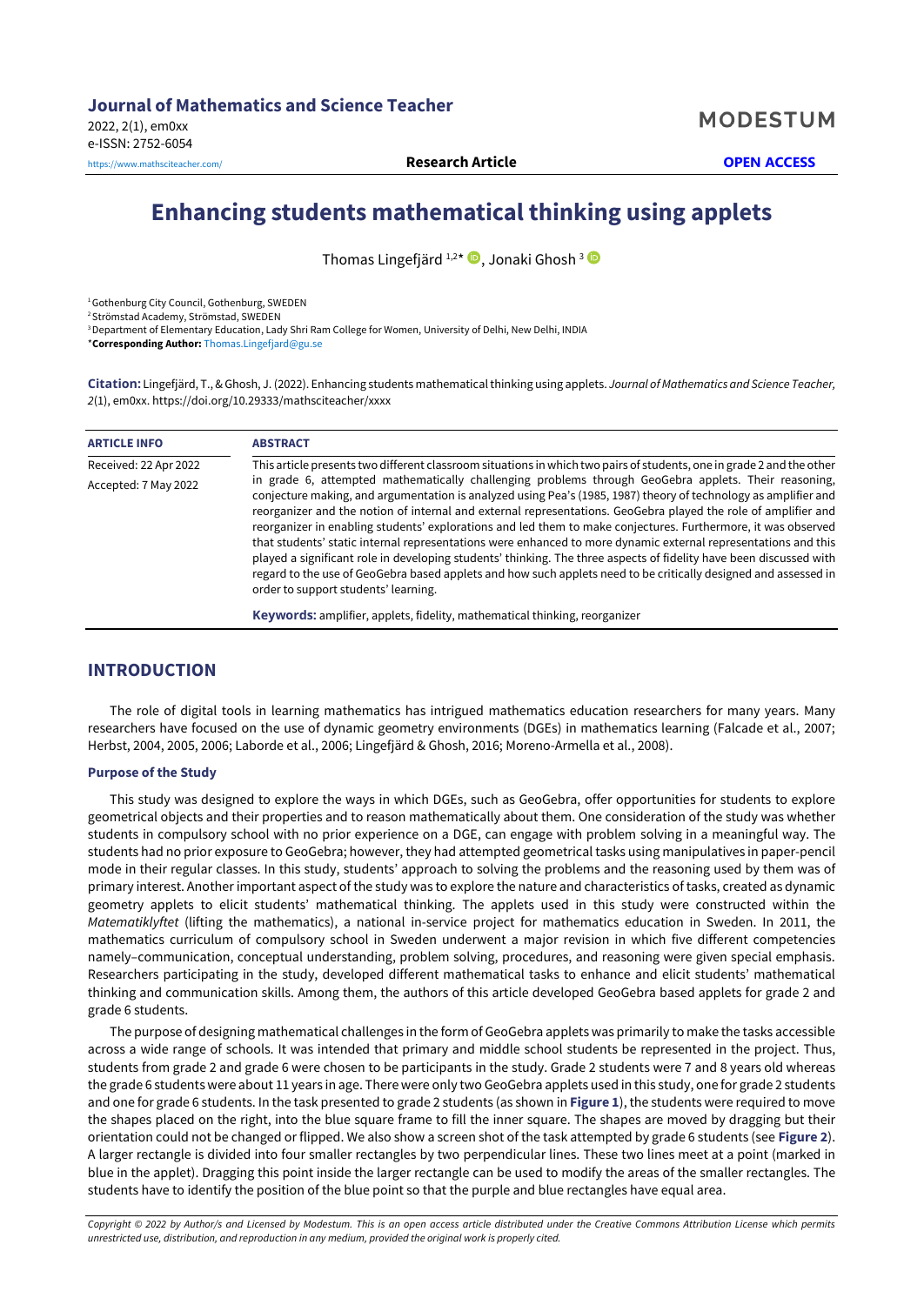

**Figure 1.** An applet by GeoGebra at address <https://www.geogebra.org/m/xaXVBXcE>



**Figure 2.** An applet by GeoGebra at address <https://www.geogebra.org/m/uA3XhTb2>

These tasks were administered to grade 2 and grade 6 students across a few schools in Sweden. These schools volunteered to let their teachers use the tasks for their students. However, only two schools allowed the filming of the students solving the tasks. The geometrical tasks were assigned to students in pairs since this would encourage discussion and collaboration between peers. The researchers identified the two videos (one of a grade 2 student pair and one of a grade 6 student pair), as exemplars as they were rich in terms of student's reasoning, approach to problem solving and in terms of audio quality. Also, the students in the selected videos had completed the task assigned to them.

We first describe the learning theories, the theoretical framework of our study, and the research questions. We then discuss the methodology of the study and we have elaborated on the method of data analysis using the lens of the various theoretical frameworks we described. After that we discuss the findings of the study and we explain the limitations and pitfalls. Finally, we summarize the conclusions of the study and point to further research on the theme of using DGEs for enhancing students' mathematical thinking.

# **THEORETICAL FRAMEWORK**

This section discusses the theoretical frameworks, which characterize students' mathematicalthinking and reasoning through the use of dynamic geometry applets.

## **Learning Geometry Through Internal and External Representations**

There is a connection between the way we develop our understanding of mathematical objects and our internal concepts related to them. Learning occurs as we notice *external representations* of mathematical objects and then construct our own *internal representations* of the same objects. Internal representations can be formed from concrete objects or from verbal clues by an adult or peer. Showing a picture of a square may help a child develop an internal representation of the concept of 'square'. Describing a square, as having 'four equal sides' is a verbal cue, which may lead to forming an internal representation. To form a holistic internal representation of a square, one needs to experience it in different forms. Dienes (1963) propounded the benefits of presenting different representations of mathematical objects: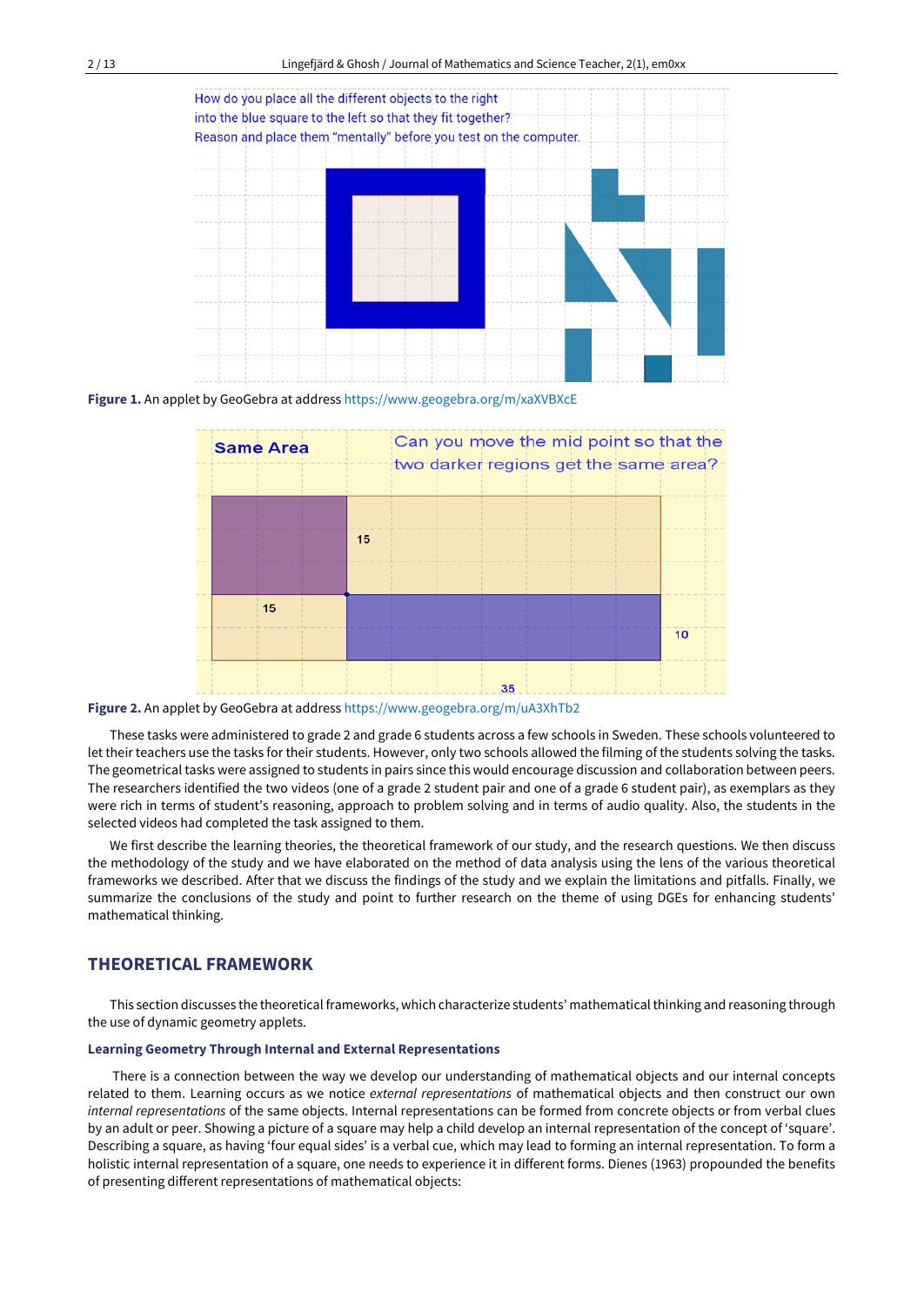The *perceptual variability principle*: To abstract a mathematical concept effectively one must meet it in different situations to perceive its purely structural properties.

The *mathematical variability principle*: As every mathematical concept involves variables, all variables need to be varied if the full generality of the mathematical concept is to be achieved.

*Internal representations* comprise of ideas or mental images, which we refer to mentally. They help us communicate ideas about mathematical objects and concepts, even abstract ones. The notion of internal and external representations was used by Vygotsky (1978) who referred to them as external tools and internal signs, and about the mental transformation between the external and internal. According to Falcade et al. (2007),

but the link between tools (externally oriented) and signs (internally oriented) goes beyond pure analogy in their functioning and rests on the real tie that can be recognized between particular tools and particular signs. One could say that externally oriented tools may be transformed into internally oriented tools (p. 321).

The cognitive process of going from an external to an internal representation of the verbal material is called a *verbal representational connection*, (see Mayer & Sims, 1994). We describe our thoughts to another person using a visual explanation. For example, we say "a parallelogram is a geometrical figure in which opposite sides and opposite angles are equal" and draw examples on paper. This will enable the other person to construct a mental representation of the visually presented system.

The cognitive process of going from an external to an internal representation of visual information is called a *visual representational connection*. We see square shaped objects in the real world and we experience the idea of a square. These squares are not as perfect as the one we have in our mind but nevertheless we call them squares.

Finally, we need to construct referential connections between the two mental representations (verbal and visual), that is, the mapping of a *structural relation* between the two representations. Building a referential connection involves noting that a statement such as "a triangle has three vertices" is analogous to a static image. Vygotsky (1978) referred to this process as internalization as described by Falcade et al. (2007):

In this respect, a specific tool may function as a semiotic mediator. At first, externally oriented, a tool is used in action to accomplish a specific task, then, within semiotic activities under the guidance of an expert (for instance, the teacher), the articulation of new signs, generated by (derived from) actions with the tool, may foster an internalization process producing a new psychological tool. This new tool is internally oriented, completely transformed, but still maintains some aspects of its origin (p. 321).

Our internal representations enable us to identify, recognize or interpret the different external representations encountered by us. External representations are physically embodied observable configurations, interpreted by us as belonging to structured systems and theirrepresenting relationships. As we build connections between our internal representations, we learn to use them and use them more flexibly. Developing this flexibility between different forms of representation is an important aspect of learning mathematics. In later sections of this article we shall see how working on the GeoGebra applet based tasks elicited student's external as well as internal representations.

#### **Visualization: A Key Aspect in Developing Geometrical Thinking**

Visualization is another process in the understanding and construction of mathematical concepts. This is especially true in the case of geometrical concepts. A DGE facilitates visualization, transforms the possibilities for representation, and also has an impact on the conceptualization of mathematical objects and internalizing their meanings (Falcade et al., 2007; Moreno-Armella et al., 2007). The contribution of technology in teaching and learning of mathematics is perceived as strongly linked with dynamical interactive graphical representations (Laborde et al., 2006).

In a DGE geometrical figures and shapes can be reorganized using dragging features and this provides a dynamic opportunity to the learning of geometry. It allows the user to perform investigations and thus affords the possibility of a dynamic visual representation of geometry concepts in a physical sense. Such investigatory activities are hard to experience in a static environment such as paper and pencil (González & Herbst, 2009). In later sections we shall see how students of grade 2 and grade 6 worked with geometrical shapes via GeoGebra applets and made conjectures about them.

## **DGE as Amplifier and Reorganizer**

The choice of mathematical tasks enabled by technology has important implications for students' quality of mathematical thinking. One of the important roles that digital technology can play in the mathematics classroom is that of a cognitive tool. Pea (1987) defined cognitive technologies as those that transcend the limitations of the mind (e.g. attention to goals, short-term memory span) in thinking, learning and problem solving activities (p. 91). Further, Pea (1987) distinguished between two aspects of cognitive technologies. He claimed that technology can be an *amplifier* and/or a *reorganizer* of mental activity (Pea, 1985, 1987). These two metaphors have been widely applied in mathematics education. The term *amplifier* refers to the fact that technology performs tedious computations quickly and thus students can focus on making observations and developing insight rather than be caught up by manual procedures. According to Sherman (2014):

When technology is used as an amplifier, it performs more efficiently tedious processes that might be done by hand, such as computations and generation of standard mathematical representations.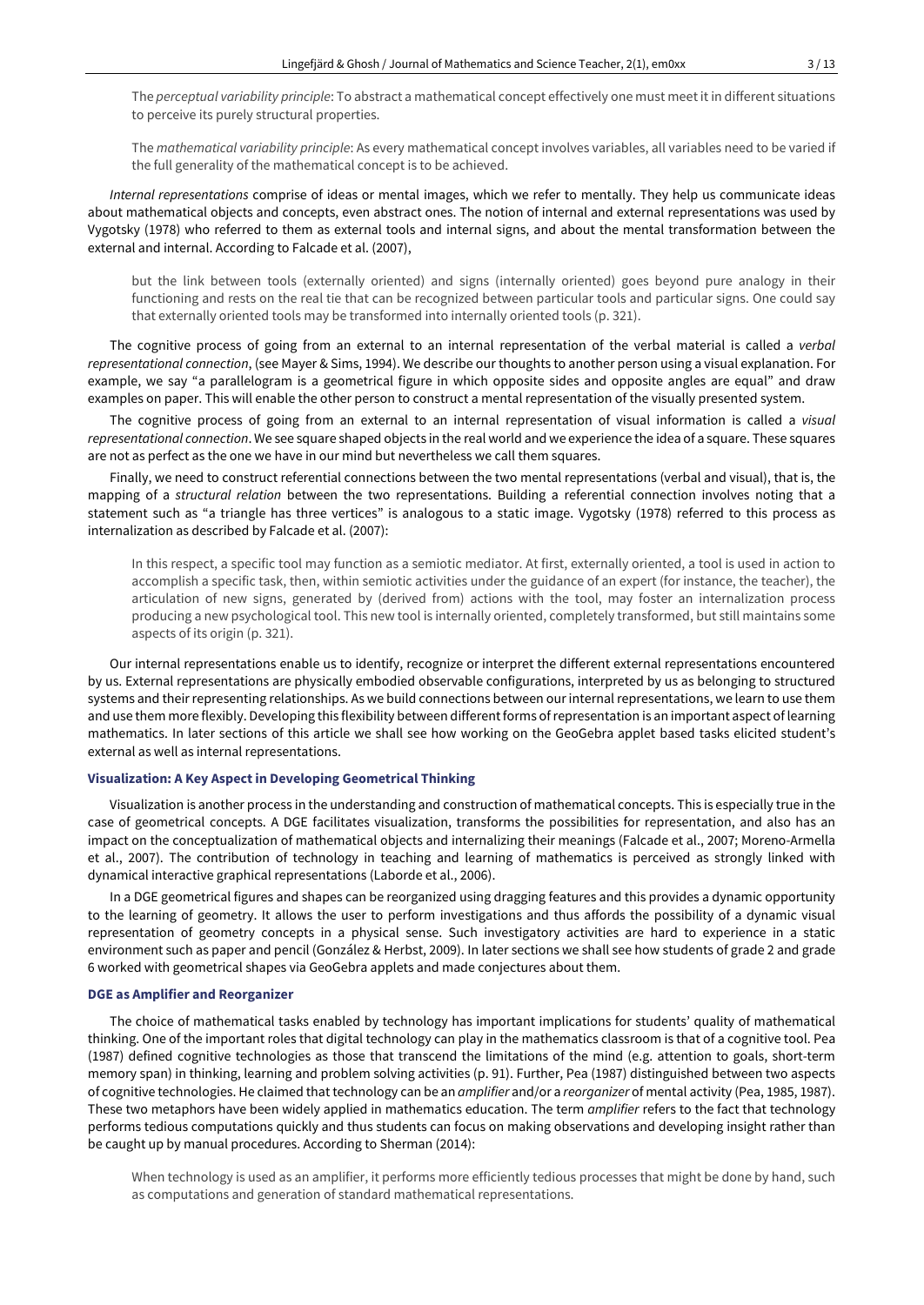For example, while using a DGS for drawing triangles and measuring angles or side lengths, students can quickly produce and observe many triangles. In this process the tool does not change student's thinking as they are still focusing on angle measurements or side lengths. They could have done the same task on paper and pencil using ruler and protractors. However, the DGS makes the process more efficient by allowing the student to drag a vertex of the triangle and produce many triangles in one continuous motion.

However, when technology is used as a *reorganizer*, it extends students' thinking by giving them access to higher level processes. These include looking for patterns, identifying invariances or making and testing conjectures. Thus, if a student uses a DGS to drag a vertex of a triangle to observe the invariance of the interior angle sum (of 180 degrees) amidst variations of the individual values of the angles, she is using DGS as a reorganizer. According to Sherman (2014):

As a reorganizer, technology has the power to affect or shift the focus of students' mathematical thinking or activity … Students might use a DGS to construct a triangle and its medians in order to look for patterns, make and test conjectures about the relationships between the medians of a triangle.

Pea's (1987) theory has been used in several contexts to address various aspects of mathematics education. Technology can be used to reorganize the curriculum or reorganize the structure of the learning environment. However, the metaphor of reorganizer can also be used in the context of specific mathematicaltasks, in terms of how technology can influence what students do and how they think mathematically while engaging with those tasks. It is this aspect of the reorganizer metaphor, which we shall focus on in this study. In short, we shall see how the GeoGebra applets function as amplifiers and reorganizers in developing student's mathematical thinking

#### **The Three Aspects of Fidelity: Mathematical, Pedagogical, and Cognitive Fidelity of DGE-Based Representations**

While using technology for exploring mathematical concepts and problems, it is relevant to assess its pedagogical, mathematical and cognitive fidelity. Zbiek et al. (2007) describe mathematical fidelity as

"faithfulness of the tool in reflecting the mathematical properties, conventions, and behaviors (as would be understood or expected by the mathematical community)" (p. 1173).

Let us consider the function  $f(x)=(x^2-1)/(x-1)$ . If a graphics calculator graphs this function, it may produce the linear equation *y*=*x*+1. This is inaccurate as the function *f*(*x*) not is defined at *x*=1 and the correct graph of *f*(*x*) should have a point break at *x*=1. Thus, the mathematical fidelity of the tool is compromised in relation to graphing of the function.

Zbeik et al. (2007) describe cognitive fidelity as

"the faithfulness of the tool in reflecting the learner's thought processes or strategic choices while engaged in mathematical activity" (p. 1173).

A tool has cognitive fidelity if the produced external representations match the user's internal representations and enhance their conceptual understanding. If appropriately used, a DGE has good cognitive fidelity.

## The third kind of fidelity is that of pedagogical fidelity, which, according to Zbeik et al. (2007), is

"the extent to which teachers (as well as students) believe that a tool allows students to act mathematically in ways that correspond to the nature of mathematical learning that underlies a teacher's practice" (p. 1187).

Pedagogical fidelity refers to the tool's ability to support students' explorations and learning. In a DGE, the dragging feature can afford this kind of fidelity. We can use sliders to vary the values of 'a' and 'b' in the equation *y*=*ax*+*b* and observe the change in the graphical representations of the linear equation. The level and degree of the types of fidelity vary among technology tools and should be considered while selecting and evaluating appropriate tools for students' explorations. The aspects of fidelity must also be kept in mind while designing exploratory tasks for students.

The theoretical frameworks described above may be classified into two categories. Internal and external representations focus on understanding students' thinking and reasoning in a DGE environment, while Pea's (1985, 1987) theory of amplifier and reorganizer and the three aspects of fidelity are related to the design and positioning of DGE based geometrical applets for mathematical problem solving. Both aspects are important for framing the research questions of this study. Among the following three research questions, research question 1 is related to developing students' reasoning and conjecture making skills using a DGE while research questions 2 and 3 are related to design of tasks in a DGE.

#### **Research Questions**

The objective of the study was to address the following research questions:

- 1. What is the nature of students' internal and external representations while engaging with tasks in a DGE?
- 2. Do tasks design in the form of DGE applets function as amplifiers or reorganizers (or both), in enhancing student's geometrical thinking?
- 3. Do DGE representations satisfy the mathematical, cognitive and pedagogical fidelity criteria?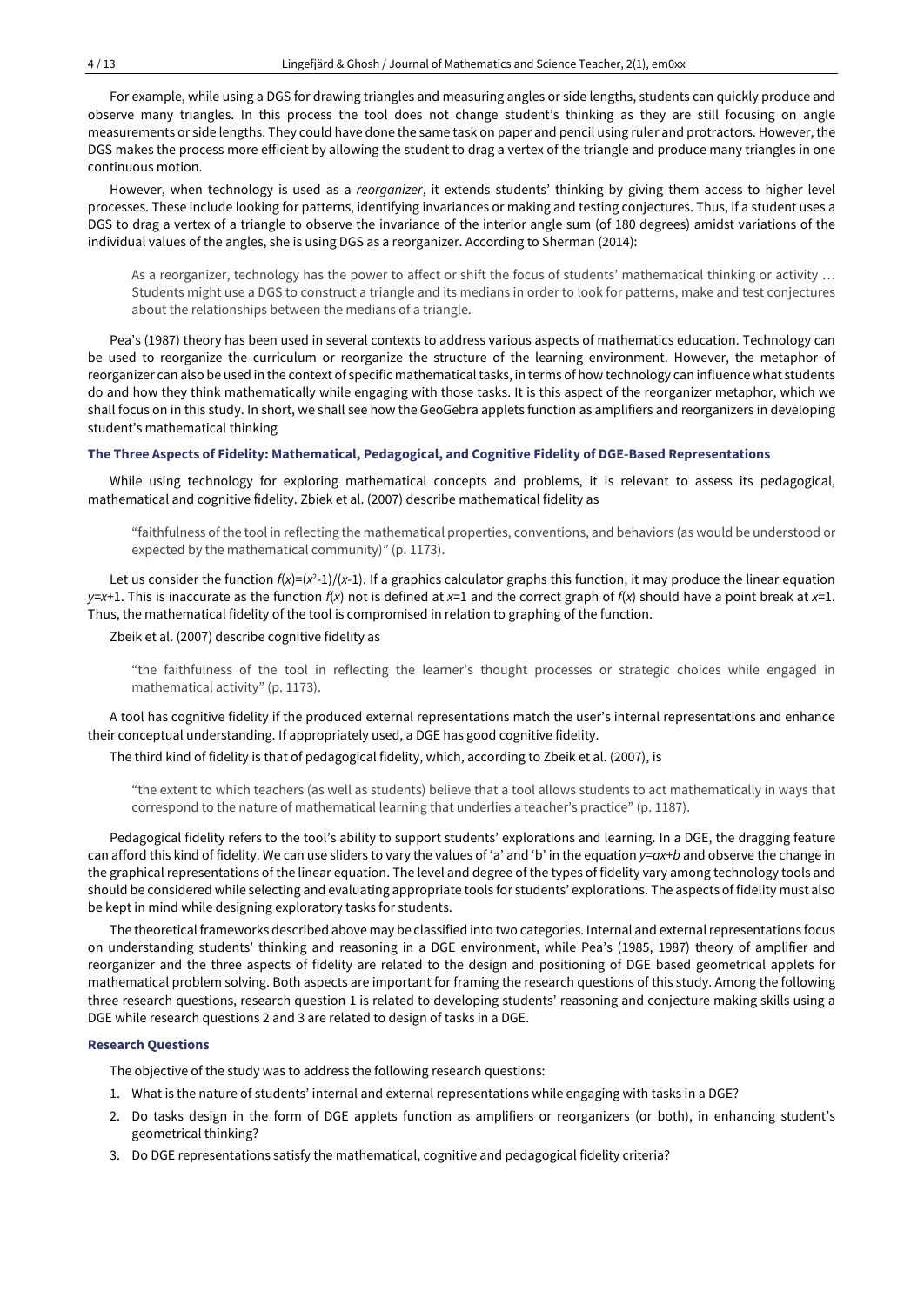## **METHODOLOGY**

The study is qualitative in nature. The video recordings of two pairs of students were analyzed to address the research questions using the theoretical frameworks mentioned before. Students' conversations in the video and their attempts to solve the problems posed via GeoGebra applets were the primary source of data.

#### **Participant's Background**

The video recordings of two grade 2 students from a small elementary school and two grade 6 students from a middle school in Sweden were identified from among 6 video recordings which were filmed as a part of the *Matematiklyftet* project. The students who were filmed had no prior experience in working with a DGE. The students in grade 2 were familiar with geometrical shapes (such as rectangles, squares, triangles and circles part of the curriculum) but were not familiar with the relationships between them or with their properties. The students in grade 6 were familiar with algebraic manipulations but were not familiar with the concept of a function. The video clips of the two pairs of students were selected as exemplars, mainly because of the richness of their responses and also because these pairs had completed the tasks assigned to them. By richness of response, we refer to the interaction between the two students within the pair as well as the fact that the students had articulated their reasoning whenever prompted. A teacher is present in the video clip of the grade 2 students. Her role was to introduce the task and ensure that they clarify their doubts with regard to the task if needed. Further the teacher also prompted a few questions to elicit the students' reasoning. In the video clip of the grade 6 students no teacher is present. A teacher was present in the vicinity, to address any queries related to the task, but the students managed to work through the task on their own. One of the objectives of the study was that the students should communicate their thinking with minimum intervention and hence the teacher's presence was not considered mandatory.

The video films analyzed in this study may be found at the following links

Grade 2: <https://youtu.be/QK8WxZH6NFQ>

Grade 6: <https://youtu.be/J3sxLVS3lUE>

#### **The Intervention**

#### *Explorations by grade 2 students*

The video shows two students in grade 2, Judy and Matteo, sitting at a table in the classroom together with theirteacher, Anna. They are sitting in front of a computer and the applet shown in **Figure 1** is visible on their screen. The text in the applet was originally in Swedish but has been translated to English for the purpose of this article.

The conversation between the two students, as they explored the task, is translated into English and it starts with the teacher explaining the task to the students:

0:05 T: "Now you are going to try to work with GeoGebra on the computer."

0:10 T: "The task is to move the objects on the right into the blue frame on the left."

The teacher is communicating the problem to the students and they are listening while going through organization and recognition (which is evident from their facial expressions).

0:15 T: "I want you to think first and agree together on the way to do this, in terms of where to place the objects."

0:25 T: "I want you to use the correct mathematical names for the objects when you are reasoning, so that you understand each other's intentions and thinking. Do you want to try?"

The students have been listening silently with some interest. The teacher invites them into the conversation. The following excerpts from their conversation will reveal how the students traverse through the phases of organization, recognition, and representation.

0:30 T: "Tell me what you are thinking."

0:35 Judy: "We could drag this one over to here (she points with a finger at the monitor)."

## She is communicating with both words and body movements.

0:37 T: "What should we call that object?"

0:39 Judy: "A triangle."

0:41 T: "Where do you want to place it?"

0:42 Judy: "In the corner." (She is referring to the bottom left corner of the blue frame)

0:44 T: "Matteo, what is your opinion about this?"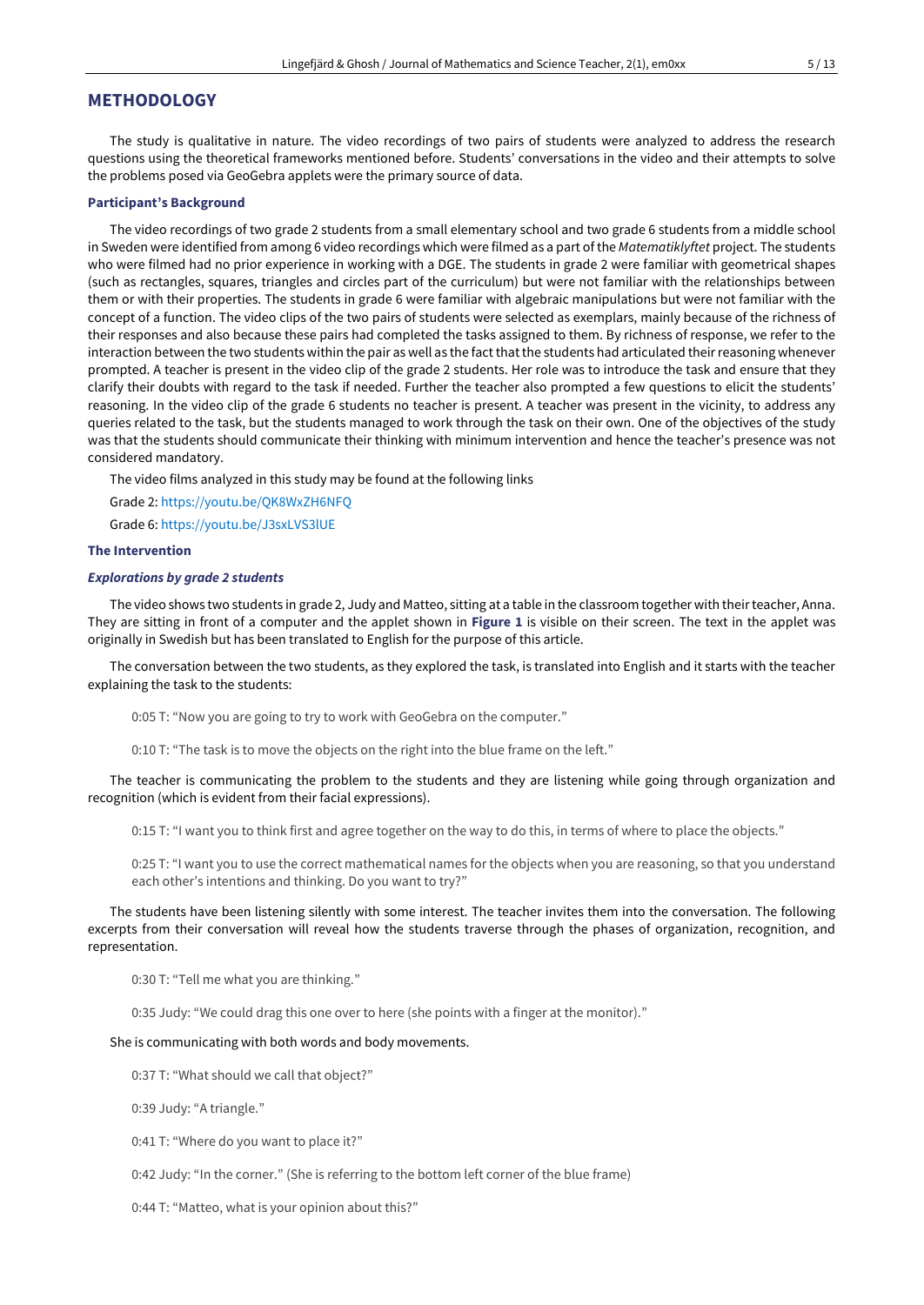0:45 Matteo: "I think we can place the other triangle next to the first triangle. That will create a standing rectangle."

## Matteo's conclusion regarding the 'standing rectangle' is based on the idea that two congruent right-angled triangles, when joined on their hypotenuse, form a rectangle. This notion seems to be part of his internal representation.

0:54 T: "All right…"

0:56 Judy: "We can put the long rectangle into the middle. She is pointing with her hand.

0:57 Matteo: "We put one triangle up a little bit to the right… Then we place the second triangle next to it."

1:05 Matteo: "That will create a standing rectangle in the upper left corner."

1:12 T: "Seems good and how do you think we should succeed, Judy?"

1:16 Judy: "We could move this object looking as an L" ...

#### She points at it.

1:20 T: "Where to?"

1:22 Judy: "In the corner"

1:24 T: "What should we call that corner?"

1:26 Matteo: "The lower corner?"

1:29 Judy: "And we can add the small square on top of it… Then it will be a square."

1:34 T: "All right and how do you want to continue now, Matteo?"

1:37 Matteo: "We can take the long rectangle to the right…"

1:45 T: "All right, what have we left now?"

1:47 Matteo: "The short rectangle."

1:49 T: "And where should you place that?"

1:51 Judy: "It will fit into the corner; I think…"

1:55 T: "Maybe it will? Why don't you try to do it on the computer now?"

They test if their internal representations and mutual communication have found a way to fit the objects into the square. In their exploration the students realize that only by dragging can they shift the shapes on the right of the screen. The shapes cannot be rotated or flipped nor can their orientation be changed. The task of filling the blue square frame with these shapes has to be completed only via translation. This realization is important for arriving at a solution to the problem.

The teacher supports and encourages the students as they move the objects as in their plan. It takes about one minute and then the teacher says:

2:55 T: "Did it turn out the way you thought it should?"

3:00 Matteo: "No…"

3:05 T: "What did not turn out the way you thought it should?"

Student's approach, of forming a rectangle by joining the two right-angled triangles, placing it in the corner of the square and then filling the other shapes around it, leads to the solution of the task. After this, the teacher changes direction in the conversation and encourages them to reason and find other possible solutions. While trying, the students manage to find an alternate solution to the task. This caught the students by surprise and led to the realization that there could be multiple approaches to solving a problem.

#### *Explorations by grade 6 students*

The video shows two grade 6 students facing a computer with the view of the applet shown in **Figure 2**. The text in the applet is originally in Swedish but has been translated to English for the purpose of this article.

The conversation starts with the two students trying to understand the problem.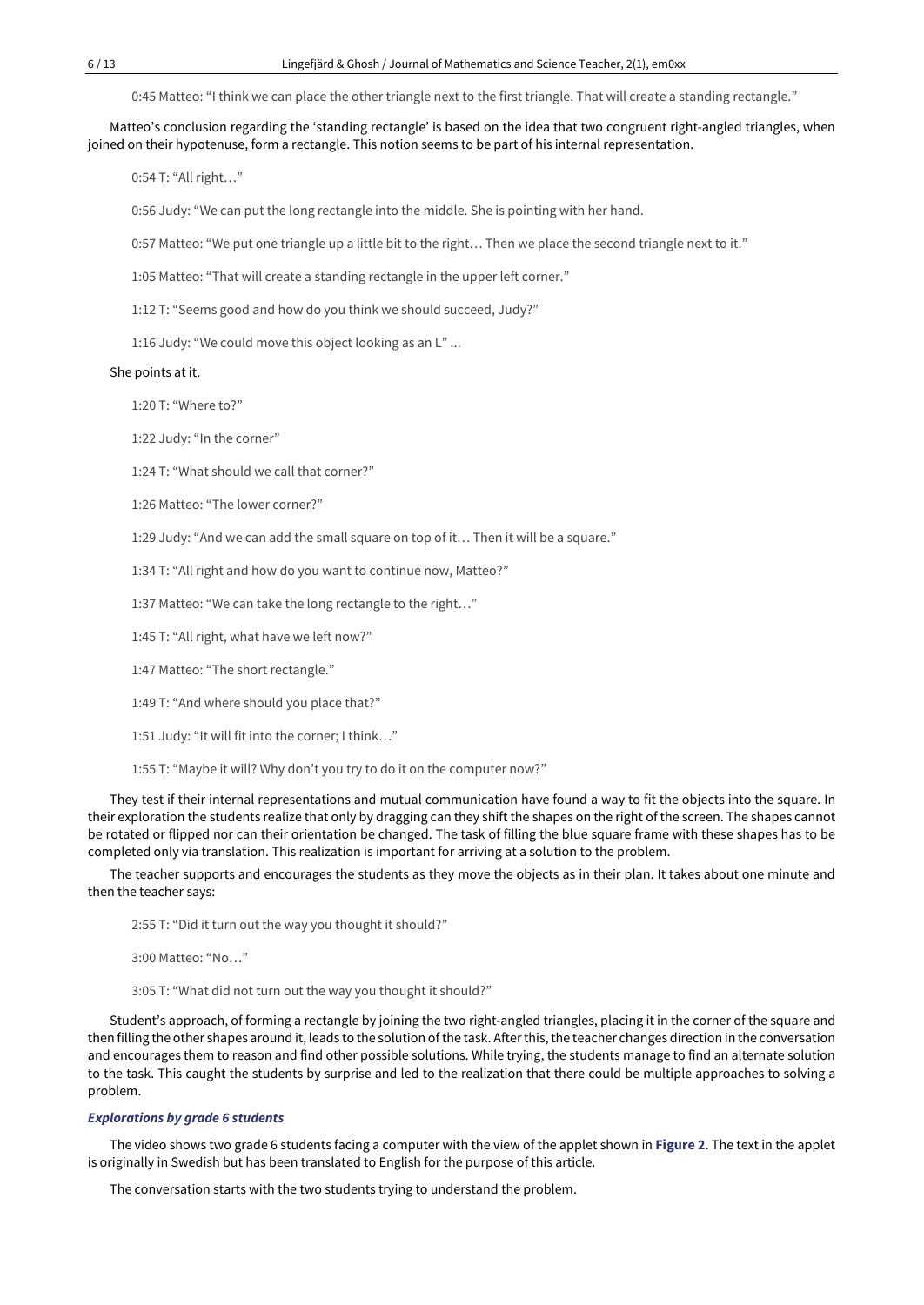0:05 Student 1: "No – they are not the same!"

The students are mentally calculating the area of the two darker rectangular regions as the side lengths of the rectangles are displayed on the applet. At the same time, they are communicating fast.

0:15 Student 2: "If we move the midpoint downwards?"

He moves the blue point (referring to it as the "midpoint") with the mouse.

0:25 Student 1: "Now we have 14 times 12 which is 168 and 16 times 8… It's close but not the same!"

0:28 Student 2: "We have to move it up again. We have 16 times 10 and 10 times 14, which is close but not the same. It is not going to be so much in the middle–am I right?"

0:35 Student 1: "Let us go a little bit further to the corners, could we?"

#### The students move the "midpoint" back and forth for some seconds, and suddenly:

0:44 Student 2: "There–what do we have here?"

0:46 Student 2: "We have 4 times 26 and 16 times 4 so let's move the point to the left a little bit."

The students are computing the multiplications mentally while searching for the right position of the midpoint.

0:52 Student 1: "Now we have 4 times 24 and 16 times 6–yes, we have another solution here! We have found another one!" (there is astonishment in his voice).

The students leave the possibility of dragging the "midpoint" for time being and try to find a pattern for the solutions. When doing so, they leave the external representation of the problem in GeoGebra and instead use the external representation of paper and pencil.

1:30 Student 2: "It will be easier to find a pattern here, maybe a pattern depending on intervals of 6?"

They discuss in a very fast Swedish the multiplicity of 6 and other possible factors. Nevertheless, they agree that they have found a new solution and abruptly they leave the paper and pencil methodology and revert back to the GeoGebra applet to test their method.

2:05 Student 1: "It should be possible to find a solution at 18 times 8 and 12 times 12–yes."

2:10 Student 2: "Maybe there are only two solutions?"

2:25 Student 1: "I think we can place more solutions on the paper like this."

2:30 Student 2: "There must be solutions here and here and here too."

## Student 1 sketches multiple points in his paper-pencil diagram. He points to an imaginary line, a symmetrical (but invisible diagonal) on the paper. This is the first argument for a generalization.

2:50 Student 1: "I believe that, theoretically, there should be infinitely many solutions along here."

This is an interesting remark since students at this grade not have met the concept of infinity in mathematics. Student 1 puts a ruler along the points and seems to consider the possibility of generalization.

2:55 Student 1: "Here is a solution, and here is another solution, and here is a third solution."

3:25 Student 1: "The line is not working; only the integer solutions (points) we have. Let us write down what we have. We have that the blue area is *y* times (20-*x*)."

Student 1 then writes the area of the upper purple rectangles as *x·*(30-*y*). The width of the rectangle is taken as '*x*' and the height is (30-*y*). The expression (20-*x*)·*y* is representing the area of the lower blue rectangle (**Figure 3**). The students' approach is to equate the expressions for the areas of the two darker rectangles. After some algebraic manipulation they are able to express '*y*' in terms of '*x*' as the linear equation *y*=(3/2)·*x*. This is truly a high point of the exploration as they attempt to generalize the problem and arrive at an algebraic proof.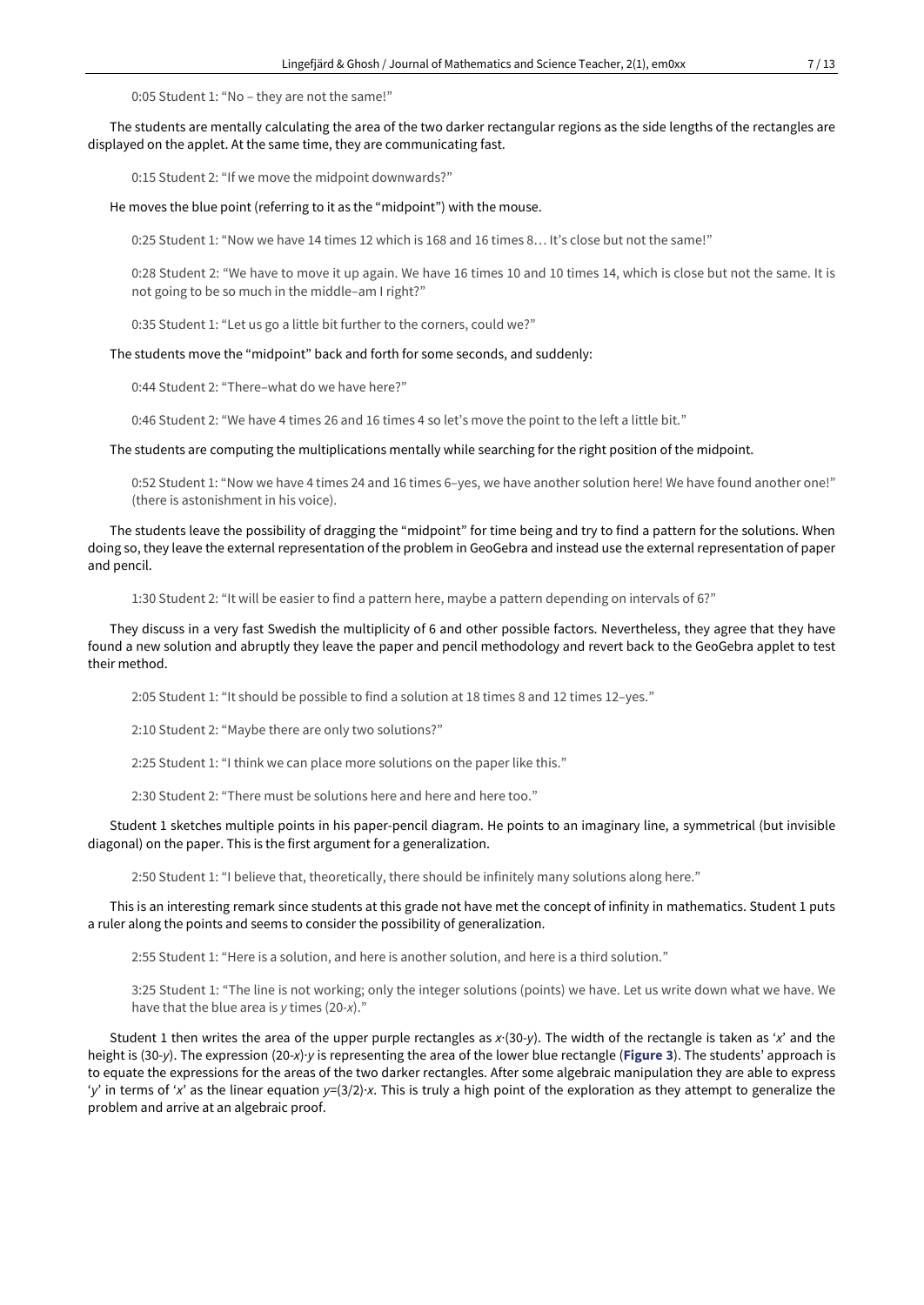

**Figure 3.** Students use algebra to find the solution of the problem

The applet displays the lengths of the sides of the darker rectangles, which helped the students to mentally calculate their respective areas. Dragging the blue point (which students refer to as the "midpoint") enabled them to see the change in the areas of the rectangles and this helped them to find positions of the midpoint, which would lead to equal areas of the darker rectangles. The students moved back and forth between the applet and their paper-pencil representation while attempting the task. They used the applet to visualize different areas of the rectangles, identify a pattern and make a conjecture regarding the position of midpoint (leading to equal areas of the darker rectangles), but resorted to algebraic manipulations on paper to generalize their observations in symbolic terms and proving their conjecture. After arriving at the equation *y*=(3/2)·*x* the students concluded that for the two rectangles to be equal area, the length '*y*' of the rectangle in the bottom right corner should be one and half times of the width '*x*' of the rectangle at the top left corner.

# **DATA ANALYSIS**

In this section we shall address the research questions of this study. In particular, we shall try to analyze the responses of the students to the GeoGebra applet tasks, which form the primary data of the study, using the lens of the theoretical frameworks, described before. We will highlight the role played by GeoGebra in enhancing students' internal representations and external representations. We will furthermore deliberate on the dual role of GeoGebra as an amplifier and reorganizer. We will also assess the mathematical, cognitive, and pedagogical fidelity of GeoGebra as a digital tool.

#### **Students' Internal and External Representations**

Students' communications in the form of reasoning and explanations while attempting the geometry tasks on the GeoGebra applets suggest that the dynamic nature of the tasks offered opportunities different from a static paper-pencil approach. Prior to the study, students' external representations were largely dependent on verbal explanations and by drawing diagrams in on paper. In the episode with the two grade 2 students, Judy and Matteo, communication and reasoning till 1:55 was related to their organizing, recognizing and forming internal representations related to the objects to the right of the screen. Their internal representations are related to recognition of the shapes and their intuitive understanding about the possible positions of these shapes inside the blue frame. These internal representations gave way to arguments based on reasoning and justification and may be considered as external representations. Matteo (0.57) expressed clear arguments when he expressed his mental animation that the two right triangles can be joined on the hypotenuse to form a rectangle.

From 0:45 onward, Judy and Matteo communicate their reasoning to each other. Even without any form of concrete external representations at hand, Matteo (0:45) and Judy (0:56) are able to see that the two triangles will form a standing rectangle. They seem to be able to objectify the two triangles, and view them as a new representation, that is, a standing rectangle. These first two minutes of the episode highlight the students' use of internal representations to organize the filling of the blue square frame to the left. Their way of communicating one sentence at the time also enables them to see the solution building up as an internal representation. The teacher's approach of probing and questioning, encouraging the students to share their ideas, is also very fruitful and supportive to their learning experience (see Fello & Paquette, 2009; Kastberg et al., 2009, Stokero & Van Zoest, 2011).

At this point it will be appropriate to emphasize on the quote from Mesquita (1998), where she argues that:

figurative representation of geometrical objects may give support to geometrical intuition, which in some situations can be very powerful. Its power comes from the fact that it helps individuals to apprehend relationships among geometrical objects (p. 184).

Judy and Matteo both had internal representation related to properties of geometrical shapes. In the presence of the GeoGebra applet they only needed a few seconds to understand the situation and to be able to apply their understanding of the shapes to the problem at hand. One may argue that the GeoGebra applet is just a virtual representation of the problem and the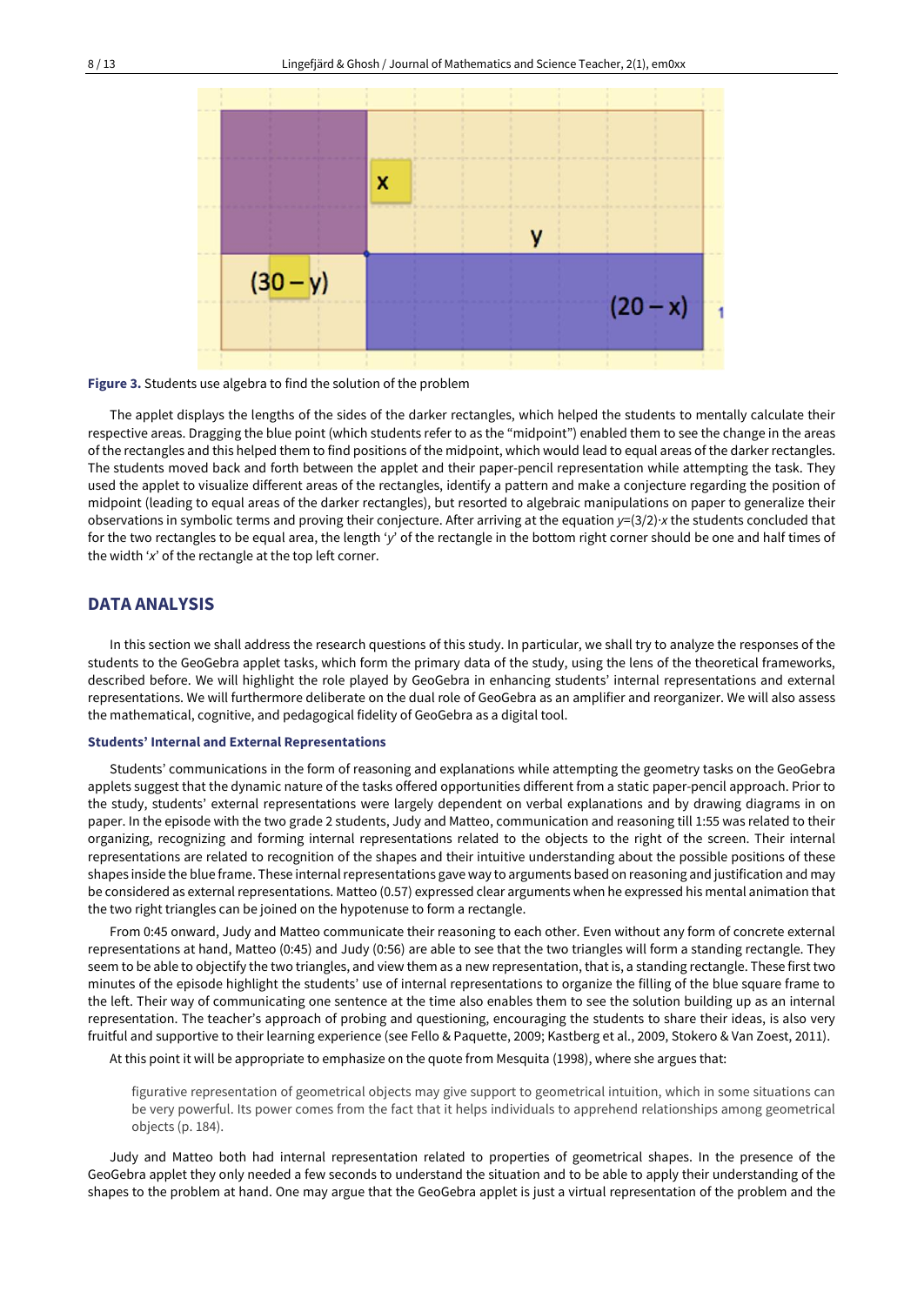students using a physical manipulative such as pattern blocks or tangrams could as well have explored it. A physical manipulative (depending on its design) might have allowed the students to flip the shapes and change their orientations leading to various solutions. If the grade 2 students were presented with the same problem via concrete manipulatives, they would have come up with different solutions. The given applet-based task, is a simpler version where the students had to fit the shapes using translations only. However, dragging helped them to place the given shapes into the square frame in different ways and therefore led them to look for multiple solutions.

At the beginning of the mathematical exploration episode with the two grade 6 students, it appears as they visualized that if the "midpoint" is moved to the center of the rectangle, then the two rectangles will have equal area. This intuitive understanding is a part of their internal representation. Since the applet presents a rectangular grid without the center of the grid marked in it, it is not obvious for the students to identify the position of the midpoint, which will lead to the regions having equal area. Dragging the midpoint enabled them to experience the variation of the darker rectangular areas, as they were able to mentally calculate the areas using the dimensions displayed on the applet. It seems as if they conjectured this using internal representations and as they have imagined the solution internally in their minds.

After 2:25, the students develop further confidence and manifest great efficiency in using their external representations as a combination of GeoGebra applet on the screen together with a paper and pencil approach to arrive at a general solution. Student 2 draws the rectangle on a piece of paper, marks the solution points while commenting: "Theoretically I believe that there must be more solutions right here and here." Once again, he seems to be using his internal representation and expressing it on paper. He marks the points and uses symmetry within the rectangle to find more solutions, guided by the first solution.

Further, the two students discuss the possibility of using the ruler to draw a segment in the rectangle from the bottom left corner to the top right corner so as to illustrate the possibility of infinitely many solutions on this line segment. This is the high point of the episode and illustrates a 'leap' in their thinking about the problem as they attempt to find a more general solution. Towards the later part of the episode, the students appear to move back and forth between the external representations of the GeoGebra to external representations on paper and pencil. They use the applet to visualize the areas of the rectangles and observe a pattern, but resort to algebraic manipulation on paper in order to symbolically represent their conjecture and arrive at a proof. Toggling between the two modes of representation led the students from observations to making a conjecture and finally arriving at an algebraic proof.

Later, when the areas of the rectangular regions appear in decimals, the grade 6 students find it hard to deal with in GeoGebra, since the segment from one corner to the opposite is not in the applet. In this situation, they turn back to integer solutions and at 3.25 they resort to using algebra. They leave geometrical interpretations and decide to use algebra instead to find a general solution. They set up algebra notations (after 3.25 one of the students say*: Let us write down what we have. We have that the blue area is y times (20-x)*). The steps written by them on paper are, as follows:

(20-*x*)·*y*=*x*∙(30-*y*) [They have expressed the areas ofthe blue and purple rectangles using the variables *x* and *y* and have equated them]

20*y-xy*=30*x-xy* [They have used the distributive property to open the brackets]

20·*y*=30∙*x* [They see that the terms –*xy* and –*xy* can be cancelled from both sides]

*y*=(3/2)*x* [*y* is written in terms of *x* as a linear equation]

This revelation, that the line *y*=(3/2)*x*, a diagonal of the larger rectangle, presenting an infinite number of solutions to the problem, is a sophisticated generalization. This line was not explicitly drawn by the students in the GeoGebra applet. The ability to drag the midpoint to create equal areas of the two darker rectangles, led students to make the conjecture that any point on this diagonal could be a possible solution. In fact, one may say that the conjecture emerged from the students' internal representations but were explicitly proved using external representations comprising a combination of GeoGebra applet and paper-pencil algebra. Finally, proving their conjecture using algebra supports the idea that a DGS cannot itself create proofs but motivates the desire for proof (King & Schattschneider, 1997).

#### **DGE as Amplifier and Reorganizer**

The dragging feature of a DGE enables students to explore, experiment, observe variations and invariances, verify permanence or lack of permanence of mathematical properties, leading to conjecture making more easily than in other digital environments where dragging is not possible. Such dynamism is missing in the more traditional paper and pencil environment. In a DGE learning environment, students can construct complex figures, explore a range of transformations on those figures, and witness multiple examples in a short span of time. Such an affordance can hardly be matched by non-computational or static computational environments (Marrades & Gutiérrez, 2000, p. 96). In this study, the grade 2 students used the dragging feature of the GeoGebra applet to try various possibilities of positioning the geometrical shapes inside the big square. This enabled them to explore different solutions very quickly, a fact which supports Pea's (1987) metaphor of technology as an amplifier. A DGE like GeoGebra can provide students access to multiple solutions in a short span of time. However, after positioning the shapes inside the big square they began to reason and justify their solution referring to the properties of the shapes and their relative positions. For example, they argued that the two right-angled triangles could be joined together on the hypotenuse to form a "standing rectangle". By doing so, they arrived at a relationship between right triangles and rectangles, a higher-level concept, much beyond the level of grade 2. They further reasoned that this rectangle can be placed in a corner of the blue frame and other shapes can then be arranged around itto arrive at a solution. Laterthey also realized that there could be multiple arrangements of the shapes within the blue square frame and thus multiple solutions. Here the mathematical task, posed via the GeoGebra applet, played the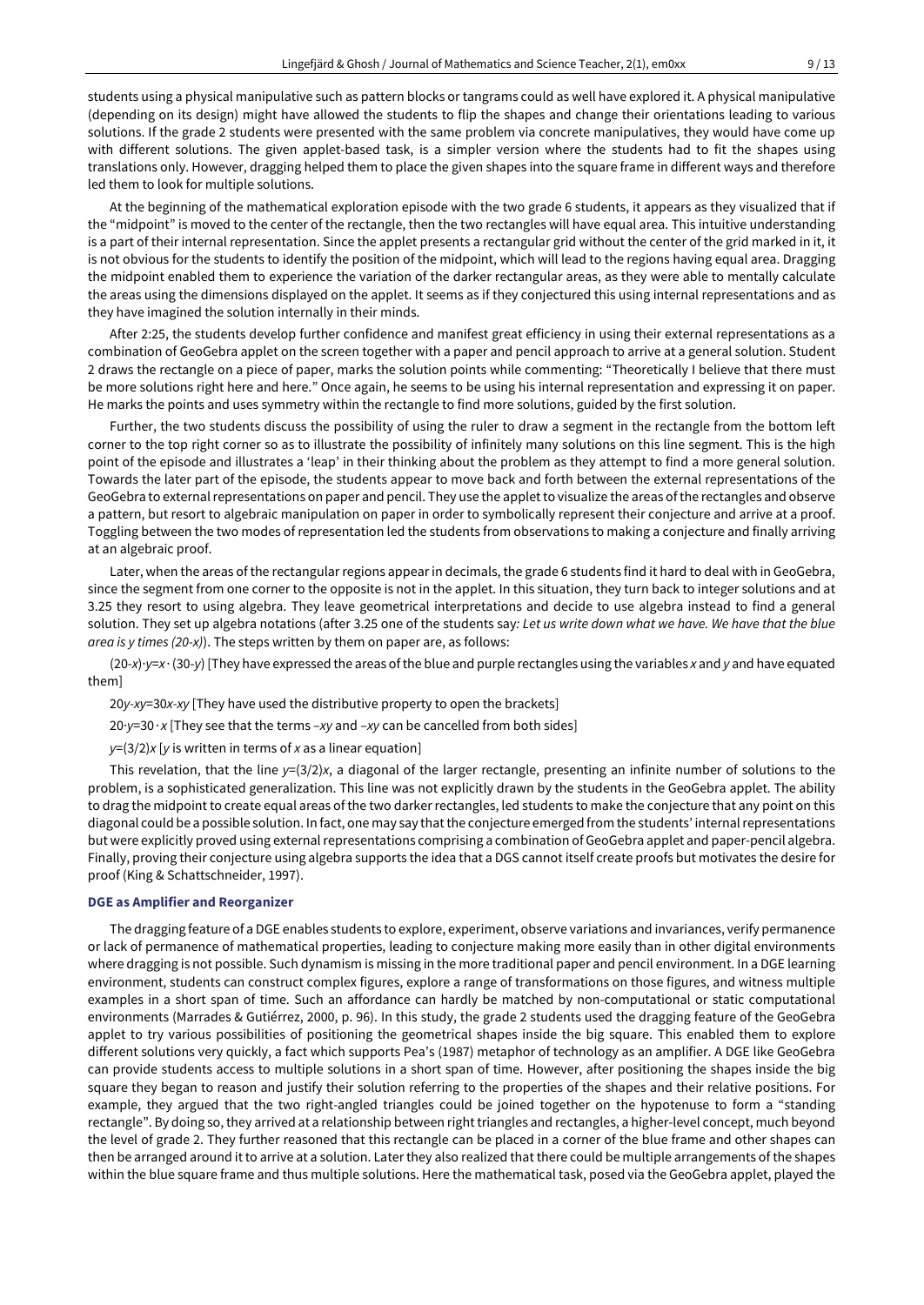role of reorganizer as it shifted the focus of students' thinking from merely dragging the shapes and trying different arrangements to reasoning and identifying the arrangements that would lead to a solution.

In the case of the grade 6 students, we also see evidence of DGE acting as an amplifier. Dragging the blue point inside the rectangle enabled the students to quickly vary the two darker rectangular regions and experience several examples, of the darker rectangles with different areas. Thus, the dragging feature led them to visualize their 'mental animation' very quickly and efficiently. As an amplifier, the applet enabled the students to compare the areas of the darker rectangles. However, later in the episode, students began to look for a pattern, namely a search for positions of the blue mid-point, which would lead the darker rectangles to have equal areas. This led them to conjecture that the darker rectangles would have equal area only when the blue 'mid-point' occupies specific positions, that is, along the diagonal of the bigger rectangle. In this process, the applet played the role of a reorganizer. Here the focus of students' thinking shifted from the numerical areas of the darker rectangles to finding a pattern and a general solution. Further, the applet motivated the students to verify their conjecture using algebra and in doing so the it provided them access to a higher level concept, that is, finding the equation of the line as a symbolic representation of their general solution. Hence we found ample evidence of the GeoGebra applets playing the role of amplifier and reorganizer in the two tasks with grade 2 and grade 6 students.

#### **The Fidelity Aspects of DGE**

The applets presented to the grade 2 and grade 6 students were interactive in nature and were accurate representations of the actual problems along with their mathematical properties. In this regard both applets may be considered to have a high level of mathematical fidelity. The applet of the grade 2 problem may be considered as a virtual manipulative which has some of the properties of a physical manipulative version. This applet had the constraint that the shapes could only be moved via translation (could not be flipped over or rotated) and that led the students to explore the problem differently. The grade 6 applet permitted dragging of the midpoint to experience variation of the areas of the darker rectangles. In doing so, the applet preserved the actual properties of the original problem and adhered to the criteria of mathematical fidelity.

The applets also had a degree of cognitive fidelity, since they assisted the learners' thought processes while they engaged in the mathematical task. The grade 2 applet allowed the students to drag and move the shapes by translation and to test different solutions. In the grade 6 applet, dragging the midpoint helped to identify patterns and look for positions which led the rectangles to have equal area. The applet, with its mathematical and cognitive fidelity, created an environment, which led to a "leap" in students' thinking and enabled them to make a conjecture. The intuitive conviction that placing the midpoint on the diagonal of the larger rectangle would result in the darker rectangles having equal area, further led to their finding a proof using algebra. Finally, the applets also had a high level of pedagogical fidelity as they helped the students to further their exploration and learning. The applets encouraged the participation of the students, did not require any prior training and the students used them easily. They were able to explore the geometrical aspects of the problem with almost no help from the teacher. The fidelity of technological tools is an important criterion while evaluating their use in the classroom for mathematical exploration and learning.

## **FINDINGS AND DISCUSSION**

In this article we have analyzed elementary school students' explorations of geometrical problems via GeoGebra applets using theoretical frameworks described before. The two examples of student´s exploration described in this article serve as an illustration of how applets designed using a digital tool such as GeoGebra can foster students' mathematical thinking and problem-solving skills. Further, it emphasizes that such applets must accurately represent the geometrical problems for which they have been designed and thus adhere to mathematical, cognitive and pedagogical fidelity aspects. As the students worked in pairs, the peer collaboration enabled them to practice both communication and reasoning. Here we shall summarize how the research questions of the study have been addressed.

Firstly, we have highlighted the role of GeoGebra in developing students' internal and external representations (research question 1). The student's experience in geometry, prior to this study, was mainly related to paper and pencil tasks or compass and ruler constructions and their external representations were focused on drawings and constructions on paper. They had no exposure to geometrical figures in a computer based or DGE environment. Overall, the grade 2 students had very limited classroom exposure to geometrical shapes. They could identify a given shape as a square, triangle, rectangle or a circle but their understanding of shapes did not include relationships among them or their properties.

After exposure to the applet, their internal representations of the geometrical shapes were extended to include their properties as well. On the other hand, their external representations, which were earlier restricted to drawings on paper were now more focused on properties and relationships. Prior to using the applet, when asked "what is a rectangle?" the grade 2 students would be able to draw a sketch of a rectangle on paper or say that "a door is a rectangle". But now their external representation of a rectangle was extended by their observation "the two triangles can be joined on the longest sides to form a standing rectangle". It is our belief that such DGE based mathematical tasks can help students focus on properties and relationships of geometrical shapes and thus enhance their external representations. The study shows that students, even as young as in grade 2, respond well while reasoning with geometrical objects via a digital applet when prompted appropriately and also communicate their thinking and reasoning. This is evident from the conversations (in the video) between the two children as they communicate their thinking related to the problem at hand.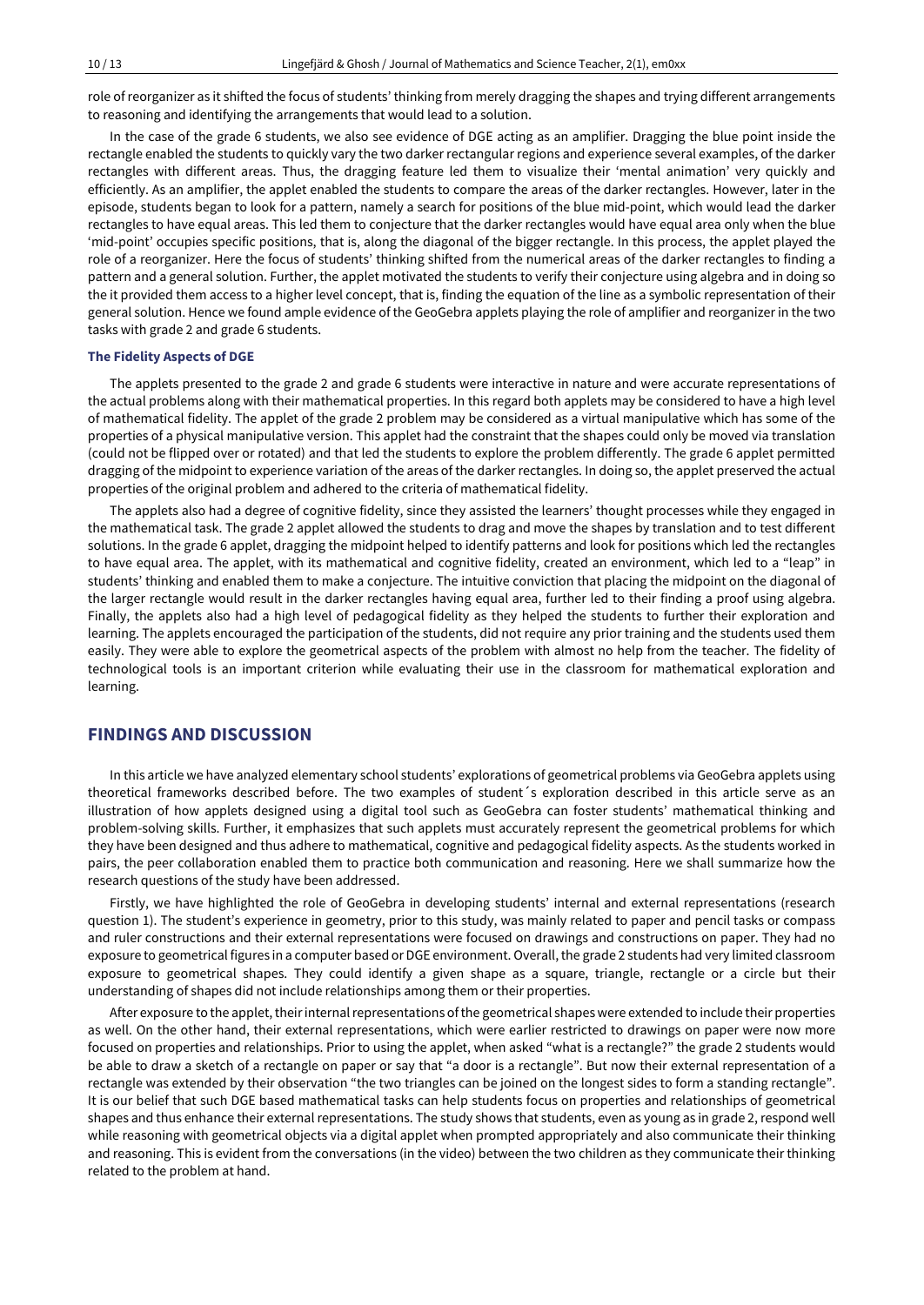The grade 6 students, however, were familiar with basic geometrical shapes and their properties. Prior to using the applet, their external representations were based on paper pencil drawings and recognition of properties of rectangles, including the rules for their area and perimeter. During the geometrical reasoning episode described in this article, their external representations toggled between the GeoGebra applet and their paper-pencil algebraic manipulations. Moving back and forth between the two representations fostered their geometrical as well as algebraic reasoning. They used the geometrical representation of the applet to justify and inform their paper-pencil algebraic calculation. After arriving at the equation *y*=(3/2)*x*, they justified it in terms of the dimensions of the darker rectangles. For both second and sixth graders, the process of making conjectures followed by providing reasoning and explanations appeared to come naturally. We consider this as an important aspect of the study and itreinforces the results by King and Schattschneider (1997), which posits that while a DGE cannot actually produce proofs, it can motivate the desire for proof in students.

In the case of the  $6<sup>th</sup>$  graders, the applet helped them to conjecture that the positions of the midpoint lie on a straight line (the diagonal of the largerrectangle). However, when it came to justifying this conjecture, the students resorted to algebra and arrived atthe equation ofthe straight-line *y*=(3/2)*x*. The students demonstrated a 'leap' in theirthinking when they arrived atthis equation after performing the required algebraic manipulation. It was also an 'aha' moment for the researchers to see students arrive at this unexpected result and also attempt to justify the same with practically no help or scaffolding from a teacher.

Secondly, we have deliberated on the role of GeoGebra as an amplifier and reorganizer in supporting students' geometrical explorations (research question 2). As an amplifier, the dragging feature of GeoGebra enabled students to quickly try out different solutions. The grade 2 students moved back and forth between the applet and their verbal explanations while the grade 6 students toggled between the applet and providing justifications in paper-pencil mode. The dragging feature was particularly useful as an amplifier.

The grade 2 students could drag the shapes and place them in the big square trying out multiple solutions. The grade 6 students could drag the blue midpoint and vary the sizes and measurements of the rectangles. GeoGebra also acted as a reorganizer of students' mental activity, as it helped to support their intuitions and enabled them to provide arguments and explanations. As a reorganizer, GeoGebra also offered many possibilities throughout the tasks, giving students access to higherlevel concepts. For example, the grade 2 students explored geometrical objects and their properties even though they did not have an adequate classroom exposure to geometrical shapes. Prior to attempting the task, they only knew the names of geometrical shapes such as rectangle, square, triangle etc. However, after attempting the task they were able to argue and reason about the shapes and their interrelationships.

The discovery of a "standing rectangle" by joining two right triangles on the hypotenuse is one example. The applet presented the problem in the form of a game, in which, as they played along, they justified each step to each other and to their teacher. The grade 6 students arrived at a conjecture regarding the position of the midpoint inside the rectangle, leading to equal areas of the smallerrectangles. Having made the conjecture regarding the possibility of infinitely many positions on a *line* they went about the process of justifying it using algebra. They also obtained the equation of the line as  $y = (3/2)x$  and made connections between this equation and the dimensions of the rectangles presented in the applet. Thus, the applet gave them access to drawing connections between geometric and algebraic representations, which is usually not expected at the level of grade 6. Hence, both episodes provide ample evidence of GeoGebra playing the role of an amplifier as well as a reorganizer of mental activity. In particular, the dragging feature of the GeoGebra applets worked as an amplifier and facilitated the process of making conjectures. However, in general, GeoGebra also allows the user to simultaneously view mathematical objects geometrically (in the graphics screen), symbolically (in the algebra view) and numerically (in the spreadsheet mode). This ability to use multiple representations can indeed enable the process of making conjectures.

Finally, the GeoGebra based applets appear to have characteristics of the three aspects of fidelity, namely mathematical, cognitive, and pedagogical (research question 3). Feedback taken from the participating children after the tasks were completed revealed that they found GeoGebra applets *easy to use*, *accurate* and *less time consuming*. One of the sixth graders commented that *dragging* made the problem *easy to think about*. As far as these students are concerned, the applets were easy to use, encouraged their participation and helped to augment their learning and thus have pedagogical fidelity. The applets also accurately represent the mathematical aspects of the problems they are designed for and hence also have mathematical fidelity. The cognitive fidelity aspect is also satisfied as the applets encourage looking for patterns and making and testing conjectures. These aspects of fidelity are important considerations while designing applets for student exploration.

Thus the findings suggest that such applets enhance students' internal and external representations by making them more dynamic and flexible. If designed on a dynamic software such as GeoGebra, such applets act as amplifiers and reorganizers of mental activity, giving students access to different ways and levels of thinking. Also the study shows that fidelity aspects play a critical role while designing applets to foster students' mathematical thinking.

#### **Pitfalls or Limitations of the Study**

Despite the encouraging findings, this study has a few limitations. One of the limitations is perhaps the fact that only two pairs of students have been observed through the videos. Itis possible thatif more pairs of students were selected the researchers might have been privy to a greater variety of responses and different levels of mathematical thinking on the part of students enabled by the GeoGebra applets. However, the research objectives of the study were primarily focused on the role of GeoGebra based applets in eliciting students' mathematical thinking and problem solving skills. At the time of selecting the video clips, the two described in this article seemed most appropriate to address the research questions of the study. Another limitation of the study is the lack of an in-depth follow up interview of the students afterthe tasks were completed. Time constraints permitted the researchers only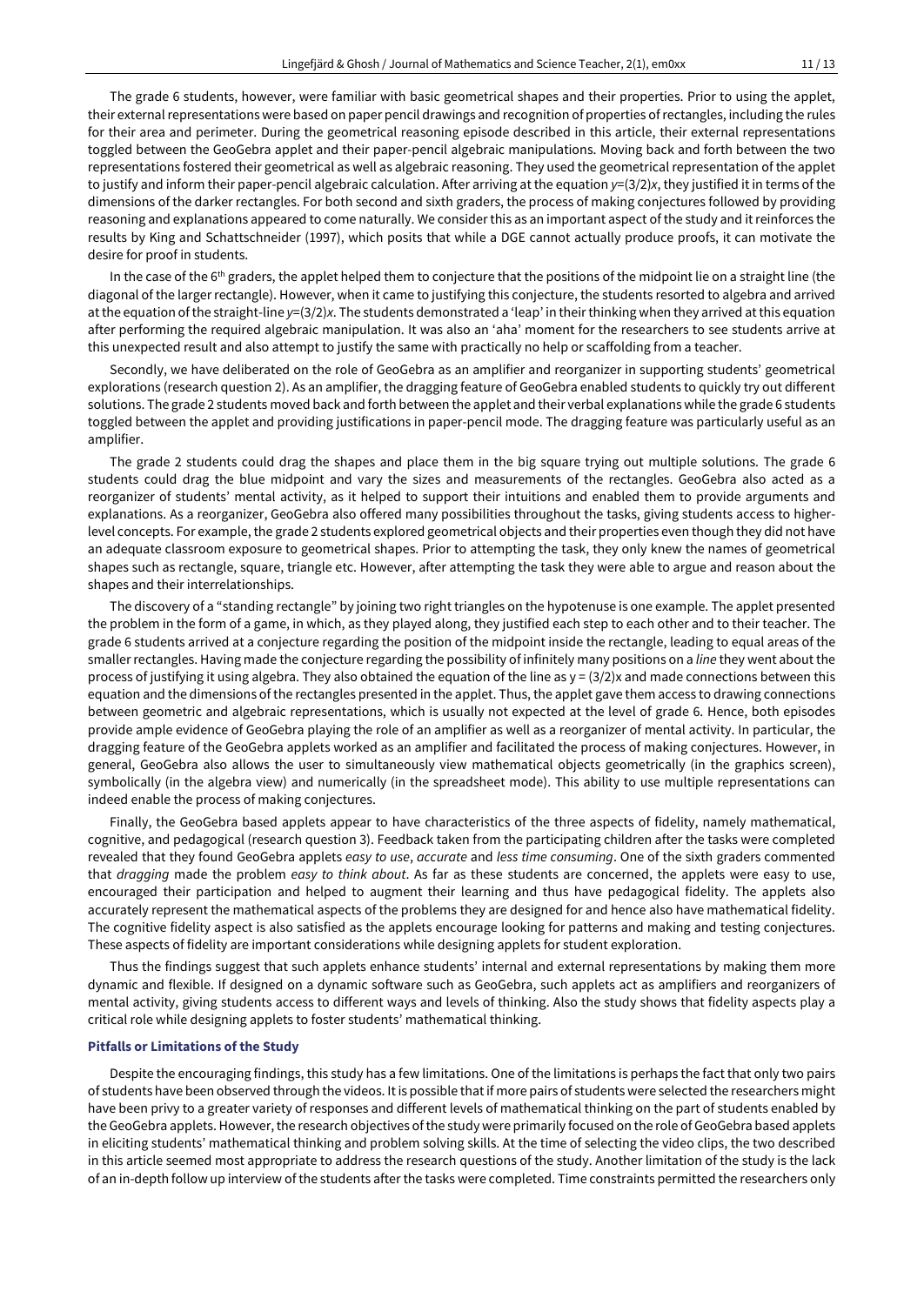a brief discussion with the students in which they shared their experience and feedback on working with the applets. An in-depth interview would have elicited more aspects of students' thinking in a DGE environment.

# **CONCLUSION**

However, despite the limitations, our findings suggest that students in compulsory school with no prior experience on a DGE, can engage with geometrical problem solving in a meaningful way. We see evidence of these in both the grade 2 as well as grade 6 students. This leads us to conclude that DGE based applets, if designed and used appropriately, can contribute to developing mathematical thinking in young children and this is perhaps the most significant contribution of our study. It also makes an important point regarding the use of DGE in mathematics education. DGEs, such as GeoGebra, have many sophisticated features, which may be suitably exploited to enable students to explore mathematical concepts. However, such explorations may need a significant knowledge of the features and tools of the software and may not be suitable for young children. Instead, easy-to-use applets, such as the ones described in this article, do not require sophisticated knowledge of the software and may be attempted simply by using the dragging tool. These applets included features, which relate to the three aspects of mathematical, cognitive and pedagogical fidelity and are important considerations while designing digital applets for student exploration. This study also illustrates, that investigatory tasks, which require animation for discerning a pattern (thereby leading to conjecture making) are amenable for exploration via DGE. In this regard the grade 6 task, is more suitable for exploration as it allows the student to drag and vary the midpoint, thereby varying the areas of the darker rectangles, while the required solution points lie on a straight line. This has implications with regard to teacher preparation as well. Teachers need to be trained to create and develop mathematically rich tasks, which may be converted into DGE based applets, and thus become easily accessible to a large number of students.

Another important contribution of our study is that it has illustrated the role of GeoGebra based applets in eliciting students' mathematical thinking both at the primary school *and* middle school level. This is perhaps unique to our study. Most studies related to the Dynamic software focus on the impact of the tool usage on students of a specific grade level. This study however cuts across grades in elementary school and illustrates the fact that appropriately designed applets in a DGE have the potential to elicit and augment students' mathematical thinking and reasoning. It would be interesting to explore the potential of such DGE based applets in enhancing students' mathematical thinking in higher grades, especially in secondary school. The opportunity rendered by such applets in developing understanding in topics such as calculus and trigonometry needs to be explored and can provide scope for further research in this area.

**Author contributions:** All authors have sufficiently contributed to the study, and agreed with the results and conclusions.

**Funding:** No funding source is reported for this study.

**Acknowledgements:** The authors would like to thank to the students, teachers, and to the camera team of the *Matematiklyftet* project for preparing and offering us the data source for this article.

**Ethical statement:** Authors state that ethics committee approval is not required since the *Matematiklyftet* project data material is open for anyone to take part of.

**Declaration of interest:** No conflict of interest is declared by authors.

# **REFERENCES**

Dienes, Z. P. (1963). *An experimental study of mathematics learning*. Hutchinson.

- Falcade, R., Laborde, C., & Mariotti, M. (2007). Approaching functions: Cabri tools as instruments of semiotic mediation. *Educational Studies in Mathematics, 66*(3), 317-333. <https://doi.org/10.1007/s10649-006-9072-y>
- Fello, S. E., & Paquette, K. R. (2009). Talking and writing in the classroom. *Mathematics Teaching in the Middle School, 14*(7), 410- 414. <https://doi.org/10.5951/MTMS.14.7.0410>
- González, G., & Herbst, P. G. (2009). Students' conceptions of congruency through the use of dynamic geometry software. *International Journal of Computers for Mathematical Learning, 14*(2), 153-182. <https://doi.org/10.1007/s10758-009-9152-z>
- Herbst, P. (2004). Interaction with diagrams and the making of reasoned conjectures in geometry. *Zentralblatt fur Didaktik der Mathematik* [*Central Journal for Didactic of Mathematics*]*, 36*(5), 129-139. <https://doi.org/10.1007/BF02655665>
- Herbst, P. (2005). Knowing about ''equal area'' while proving a claim about equal areas. *Recherches en Didactique des Mathe´matiques* [*Research in Didactics of Mathematics*]*, 25*(1), 11-56.
- Herbst, P. (2006). Teaching geometry with problems: Negotiating instructional situations and mathematical tasks. *Journal for Research in Mathematics Education, 37*(4), 313-347.
- Kastberg, S. E., Norton, A., & Klerlein, J. T. (2009). Trusting students. *Mathematics Teaching in the Middle School, 14*(7), 423-429. <https://doi.org/10.5951/MTMS.14.7.0423>
- King, J., & Schattschneider, D. (1997). Preface: Making geometry dynamic. In J. R. King, & D. Schattschneider (Eds.), *Geometry turned on! Dynamic software in learning, teaching, and research* (pp. ix-xiv). The Mathematical Association of America.
- Laborde, C, Kynigos, C., Hollebrands, K., & Strässer, R. (2006). Teaching and learning geometry with technology. In A. Gutiérrez, & P. Boero (Eds.), *Handbook of research on the psychology of mathematics education: Past, present and future*, (pp. 275-304). Sense Publishers. [https://doi.org/10.1163/9789087901127\\_011](https://doi.org/10.1163/9789087901127_011)